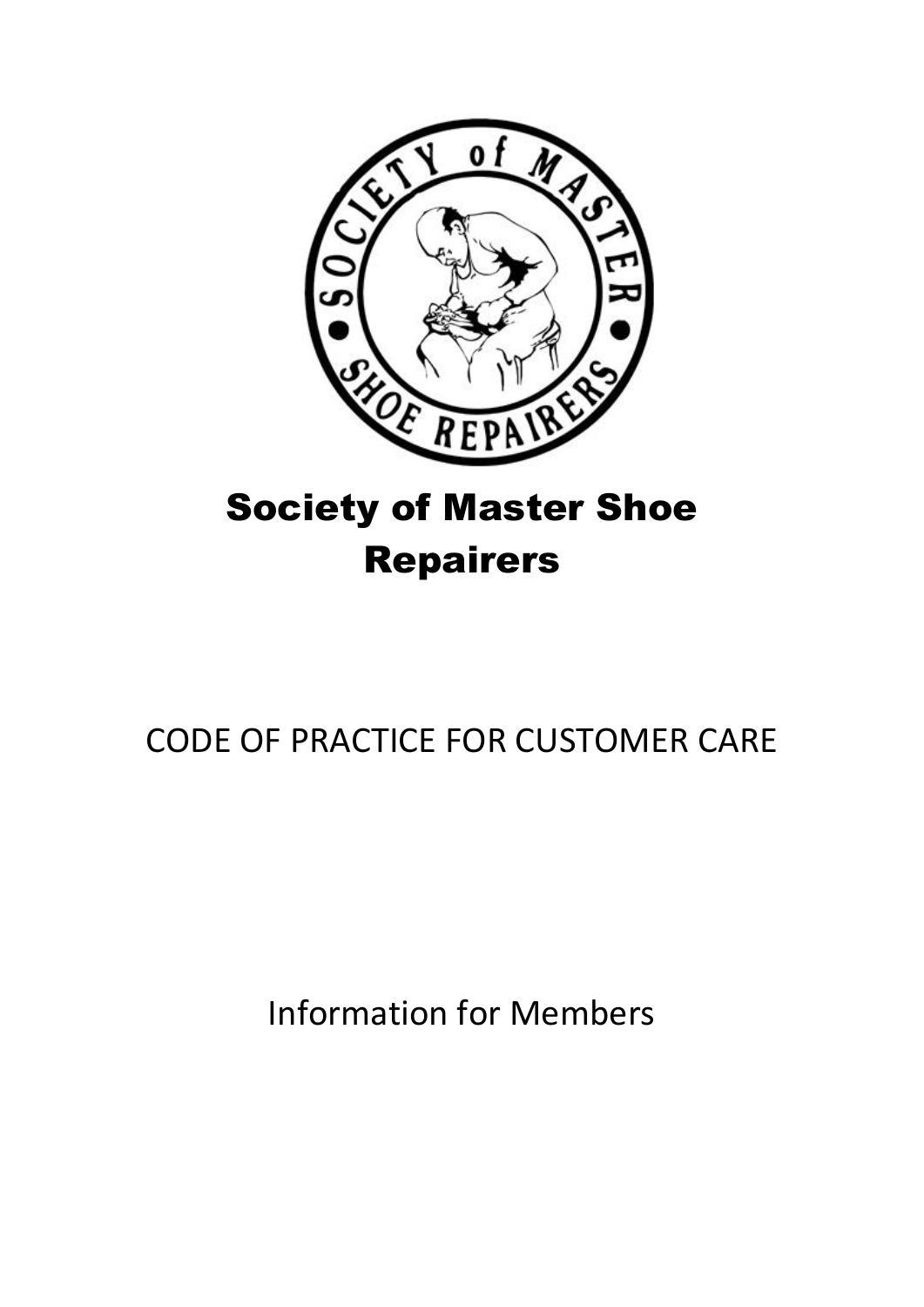This Code of Practice was originally drawn up in consultation with the Office of Fair Trading, and has since been improved and updated in accordance with new guidelines issued by the OFT, in the interests of all our customers.

#### *Local Service - National Standards*

This Code of Practice applies to members of the Society of Master Shoe Repairers, formally known as The MultiService Association.

The assistance provided by Northamptonshire County Council's Trading Standards Department with the improvement of this Code, and the support provided by the industry's suppliers organisation, Cutting Edge, are gratefully acknowledged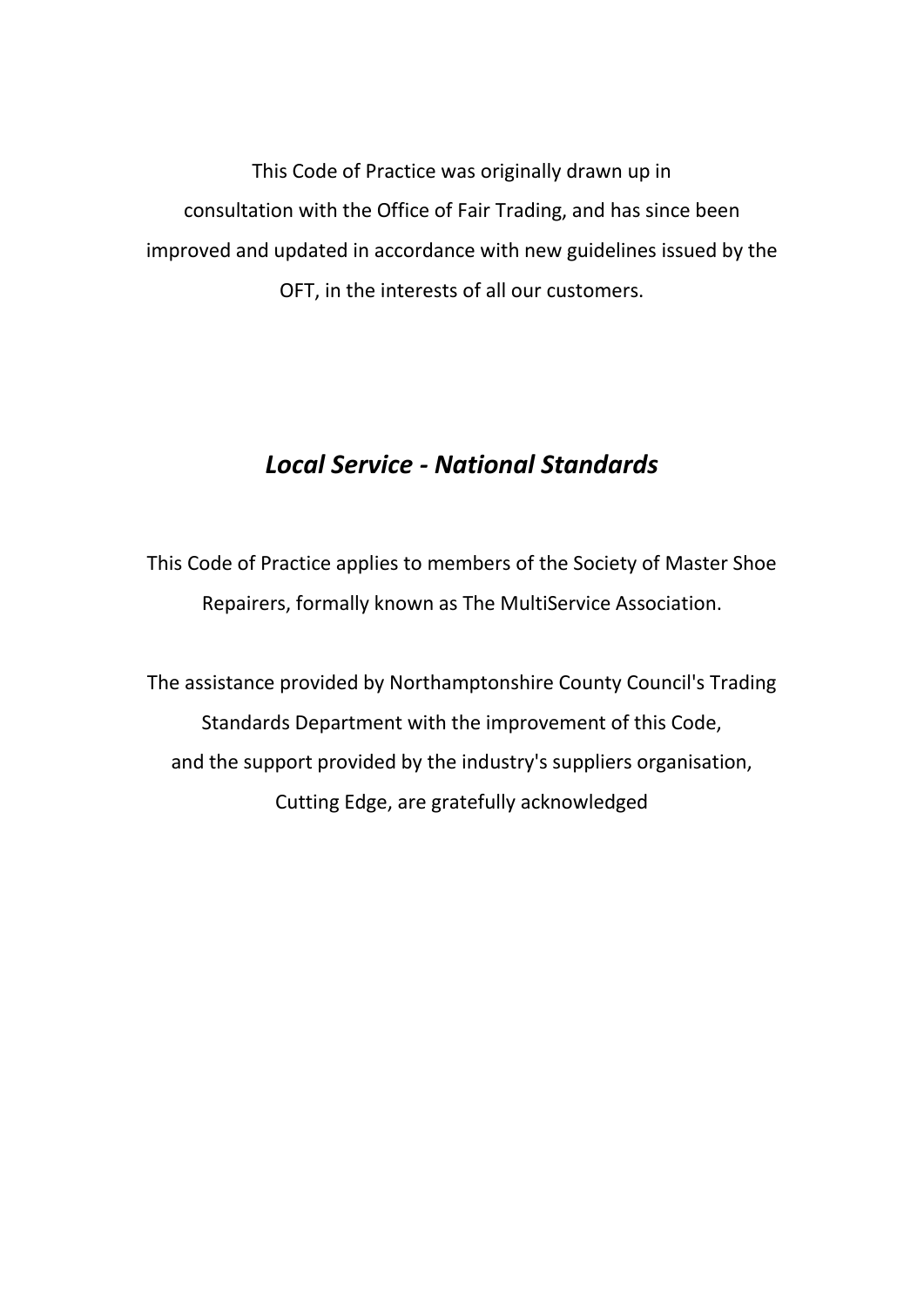## **CONTENTS**

#### **POLICY STATEMENT**

- 1. Introduction
- 2. Customer Information
- 3. Monitoring Compliance

#### **GUIDE TO THE CODE OF PRACTICE**

- 1. Advertising
- 2. Services
- 3. Merchandise
- 4. Dealing with Complaints

#### **MAIN POINTS OF THE CODE - DISPLAY SAMPLES**

1. MultiService Association

#### **GETTING THE MOST BENEFIT FROM THE CODE**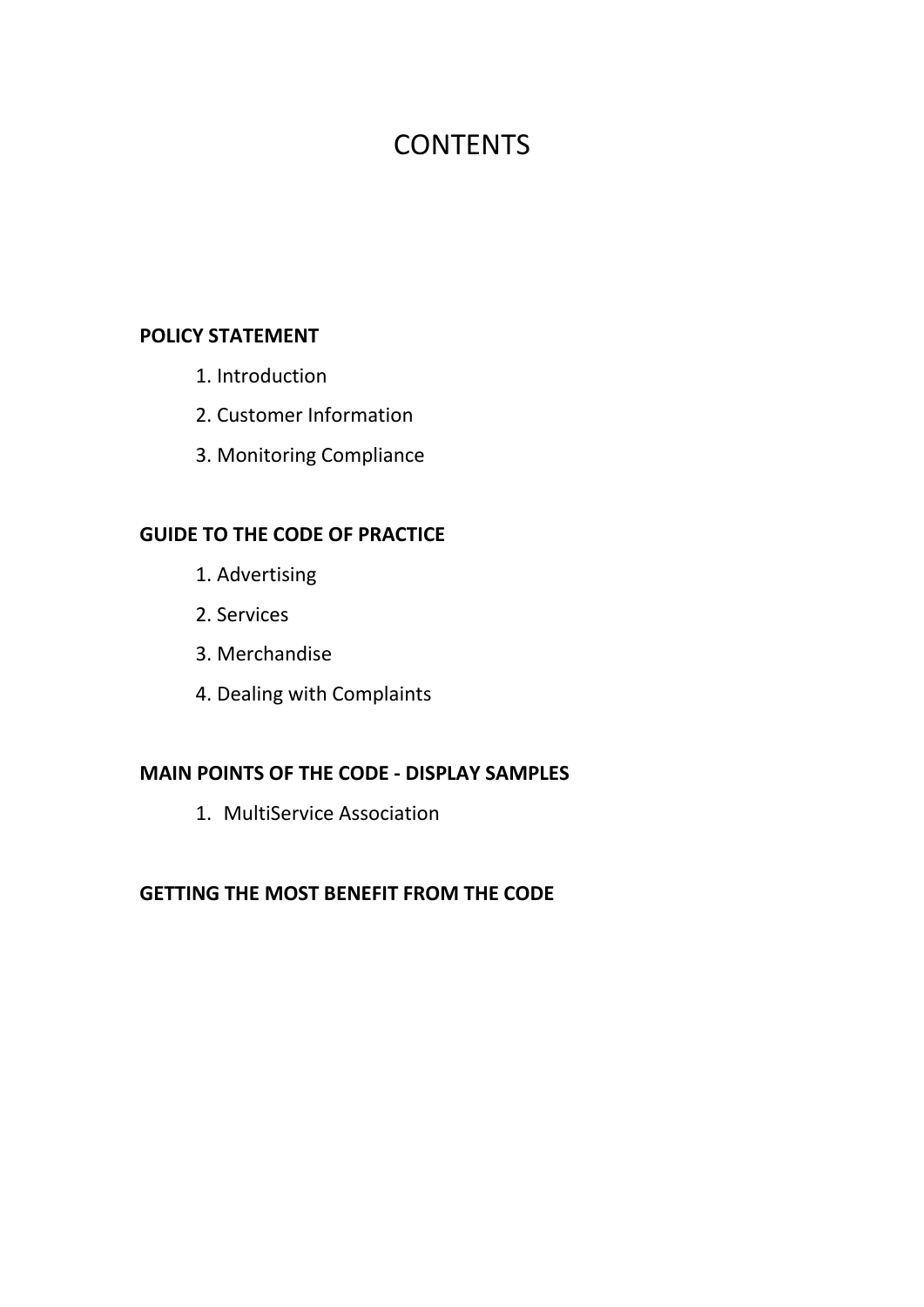### **POLICY STATEMENT**

#### **1 INTRODUCTION**

Compliance with the terms of this Code of Practice is a condition of membership of the the Society of Master Shoe Repairers (SoMSR). The code sets out the policy that guides the way businesses that are members of SoMSR behave towards their customers.

It has three main objectives:

1. To make clear the minimum standard of service customers can expect from a business which is a member of the Society of Master Shoe Repairers.

2. To make the staff in all members shops aware of the importance of good service.

3. To make the general public aware that an excellent service is available from members of SoMSR.

The code is not intended to ensure that members simply adhere to the law in their dealings with customers. While compliance with the law is obviously essential, the code is intended to offer consumers benefits beyond the basic protection which the law offers, and to improve customer service standards generally. SoMSR members are constantly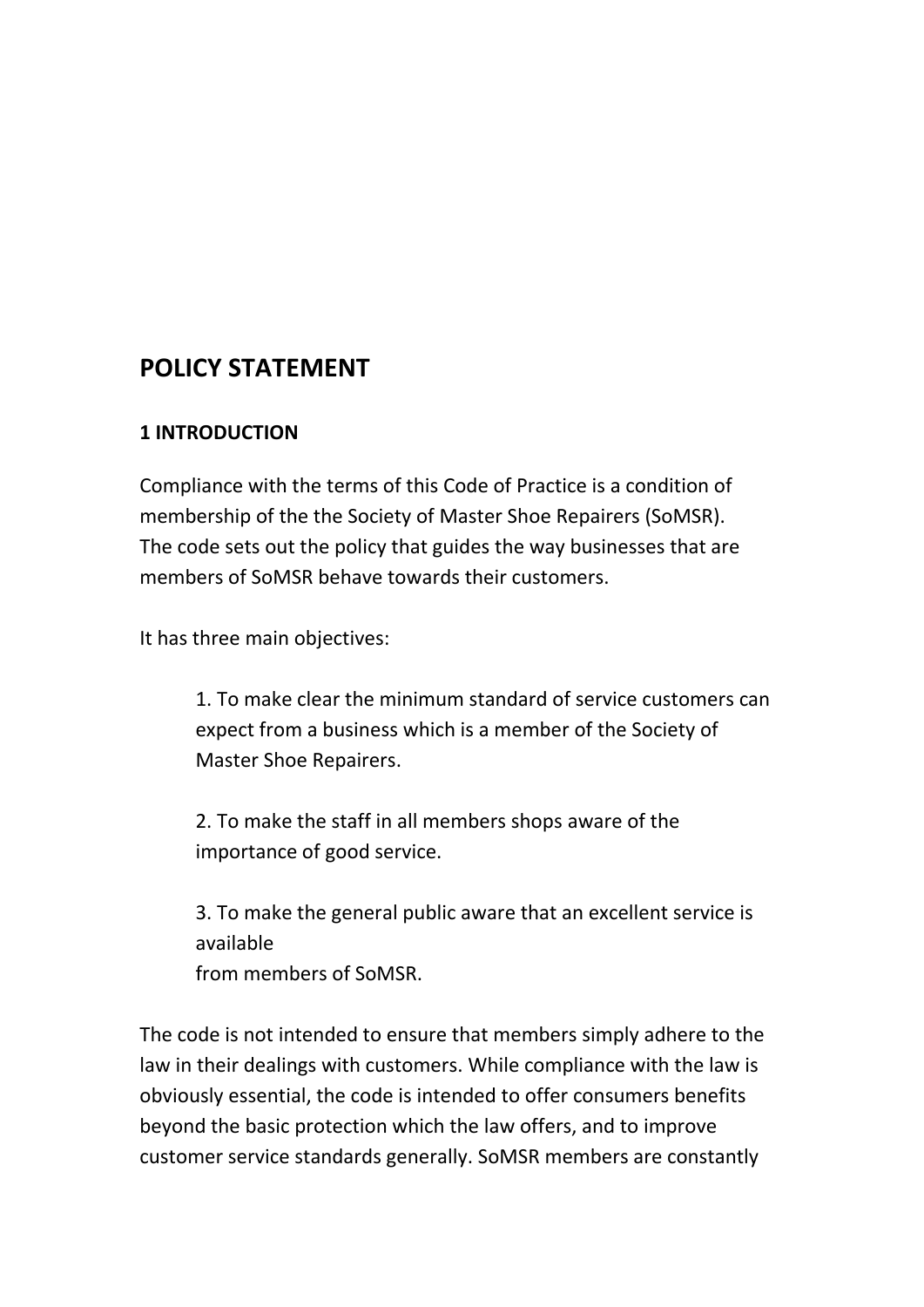diversifying into new fields, and this Code of Practice applies to the full range of goods and services offered by all our members. The Code of Practice must be prominently displayed in all members' premises so that it can easily be seen by members of the public.

#### **2 CUSTOMER INFORMATION**

If people are to gain full benefit from the services our members offer, they require full and accurate information. Every effort should therefore be made to ensure that every customer, regardless of any disability or vulnerability, 'either real or perceived, understands all aspects of the transaction. For example, customers should be made fully aware of the speed of service and the price of the job. The Code of Practice requires this kind of information to be clearly stated both in the shop itself and on the customer's copy of the repair or service ticket that is issued. This should be extended to all the services offered.

#### **3 MONITORING COMPLIANCE WITH THE CODE**

a. Compliance will be monitored by a committee comprising of the Chief Executive of SoMSR, a member of the public and, as Chairperson, an independent representative of a consumer organisation. The Chairperson will have a casting vote. The committee will monitor compliance with the terms of the Code through the use of Mystery Shoppers and customer reply cards and by inviting customer comments via the SoMSR website at www.somsr.com a report on the operation of the Code will be published annually.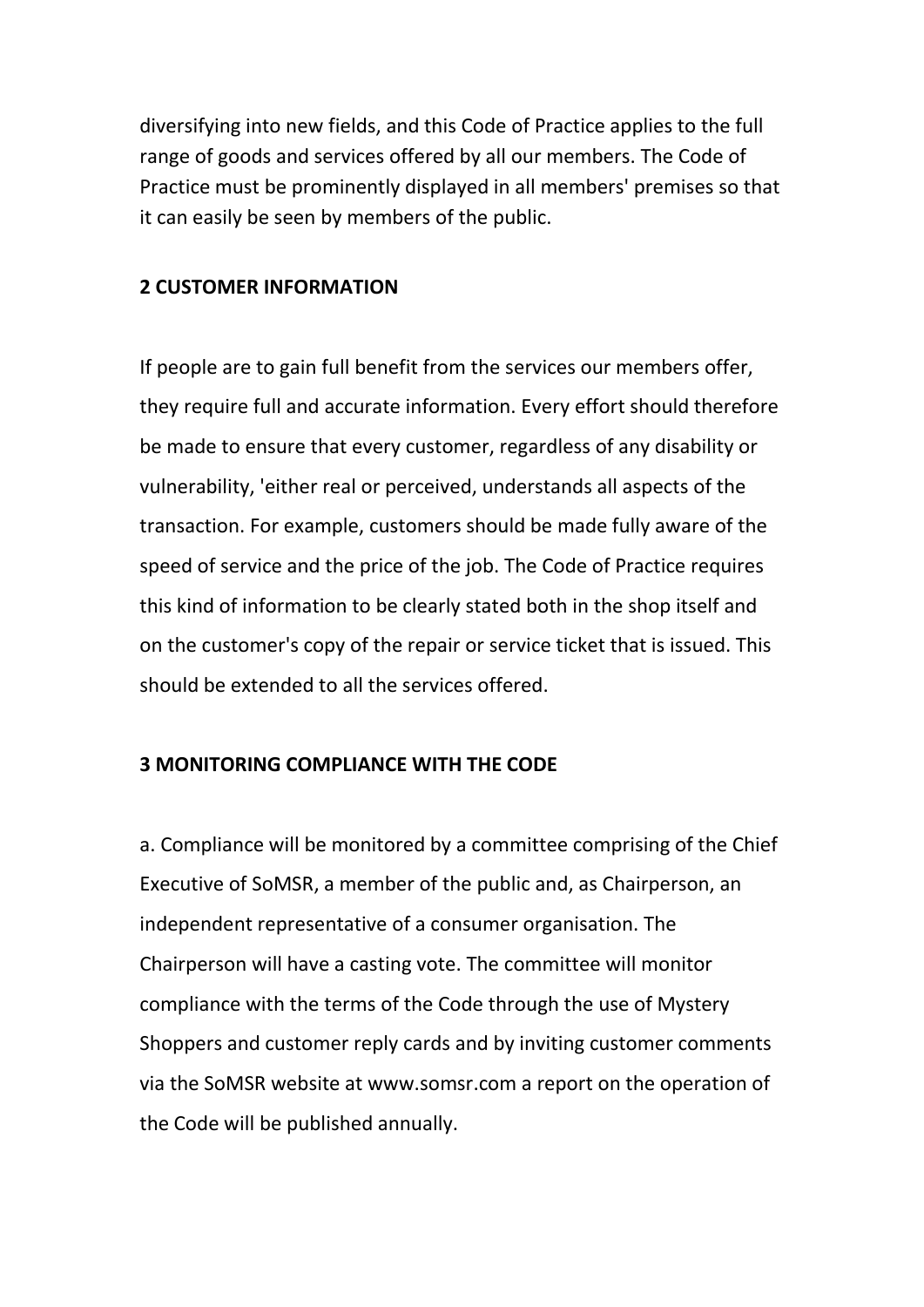b. This committee will, when necessary, institute disciplinary proceedings against members failing to adhere to the terms of the Code including, as a last resort, expulsion from membership of the Society of Master Shoe Repairers.

Copyright © 2011. The MultiService Association. All rights reserved.! 6

### **GUIDE TO THE CODE OF PRACTICE**

This Code of Practice was originally drawn up in consultation with the Office of Fair Trading, and has since been improved and updated in accordance with new guidelines issued by the OFT, in the interests of all our customers.

#### **1 ADVERTISING**

a. All advertising and display material will comply with both the letter and spirit of current advertising legislation and with the British Code of advertising, Sales Promotion and Direct Marketing which is enforced by the Committee of Advertising Practice (CAP) and administered by the Advertising Standards Authority. All advertising will be clear, truthful and accurate and will not intentionally mislead any customer about the goods or services offered.

b. Claims such as "While-you-Wait" Service should be used with caution and any limitations on the service, for example,. due to machinery breakdown, must be clearly indicated as soon as they occur.

c. No advertisement of goods for sale, or services, can appear if either the goods are not available or it is not possible to provide the service advertised.

d. Members must not display any notice or sign which may mislead any customer about their legal rights. The use of slogans like "No Goods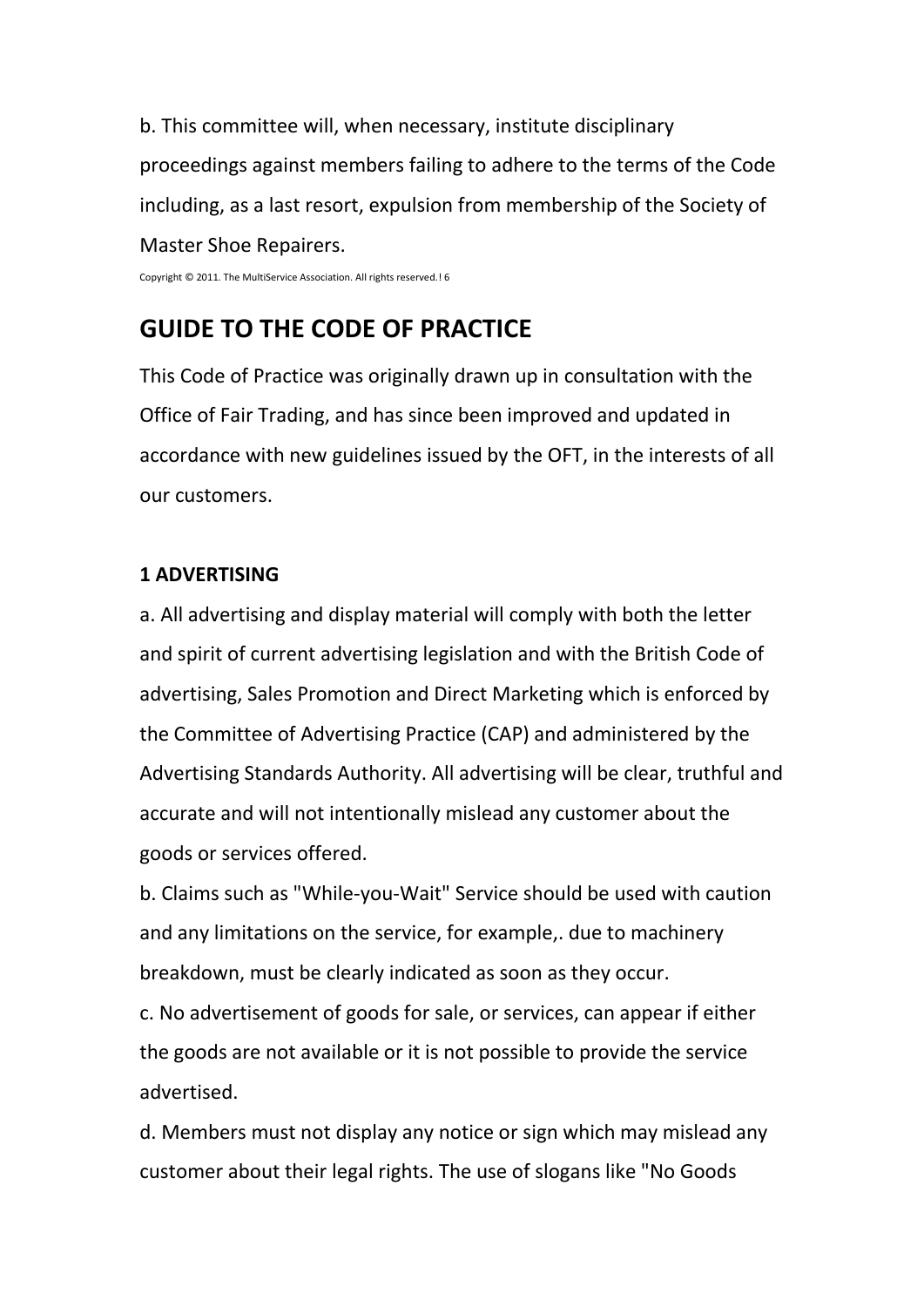Exchanged" and "No Refunds Given" is prohibited.

#### **2 SERVICES**

#### **a. General**

When our members accept items for repair etc, they must use materials that are reasonably fit for the purpose, and must ensure that all work is carried out in a proper and workmanlike manner. Where a completion date is not previously agreed, all work must still be carried out within a reasonable period of time. The price charged must be the same as that stated on the price list displayed in the shop at the time of acceptance, and as stated on the ticket, unless a different price was mutually agreed. Every attempt must be made to avoid damage to customers' goods.

#### **b. Items for Repair**

If our members consider that any item submitted for repair, etc, is either unsuitable for the work requested, or that it would be uneconomical for the customer to have the work done, then they will advise the customer of this as soon as possible, and give them the opportunity to cancel the order. It is recognised, however, that certain services, such as shoe repairs, cannot be cancelled once the work has been started, due to the need to disassemble footwear as part of the repair process. However, wherever possible our members will respond as fairly as they can to a customer's wish to cancel their order.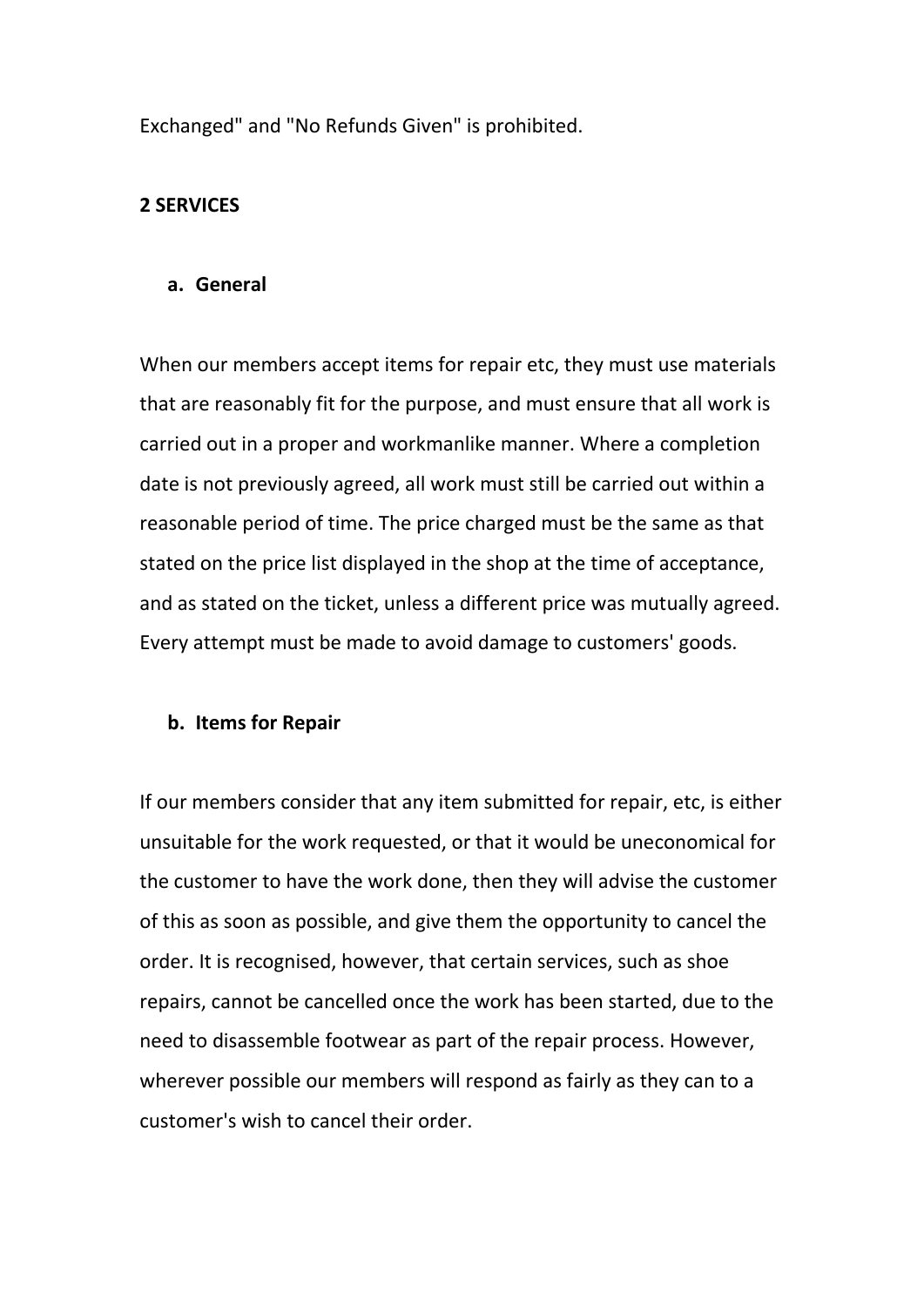#### **c. Exclusion of Liability**

Members must not. normally attempt to limit their liability for the work they carry out. However, where a job is especially difficult and a perfect result cannot be guaranteed, or where there is an obvious risk that the customer's goods might be damaged whilst being worked on, the customer must be made aware of the risk involved. Then, if the customer still wishes the work to All rights reserved.! 8be carried out, a note should be made on the ticket, or other relevant form, of any agreed limitation of liability and this should be signed by both parties.

#### **d. Pricing**

A guide to the current prices of the main services offered, inclusive of VAT if applicable, must be prominently displayed.

#### **e. Price Reductions**

Where a price reduction is offered the member should ensure that it is clearly understood and easily verified by the customer. Imprecise comparisons with claims of "worth", "value" and "price elsewhere" are not to be used. Where the member wishes to show a price reduction the following methods are recommended:

*A reduction from the member's own previous price or charge. The claim should include:*

- 1. the current price.
- 2. the previous price or reduction from it.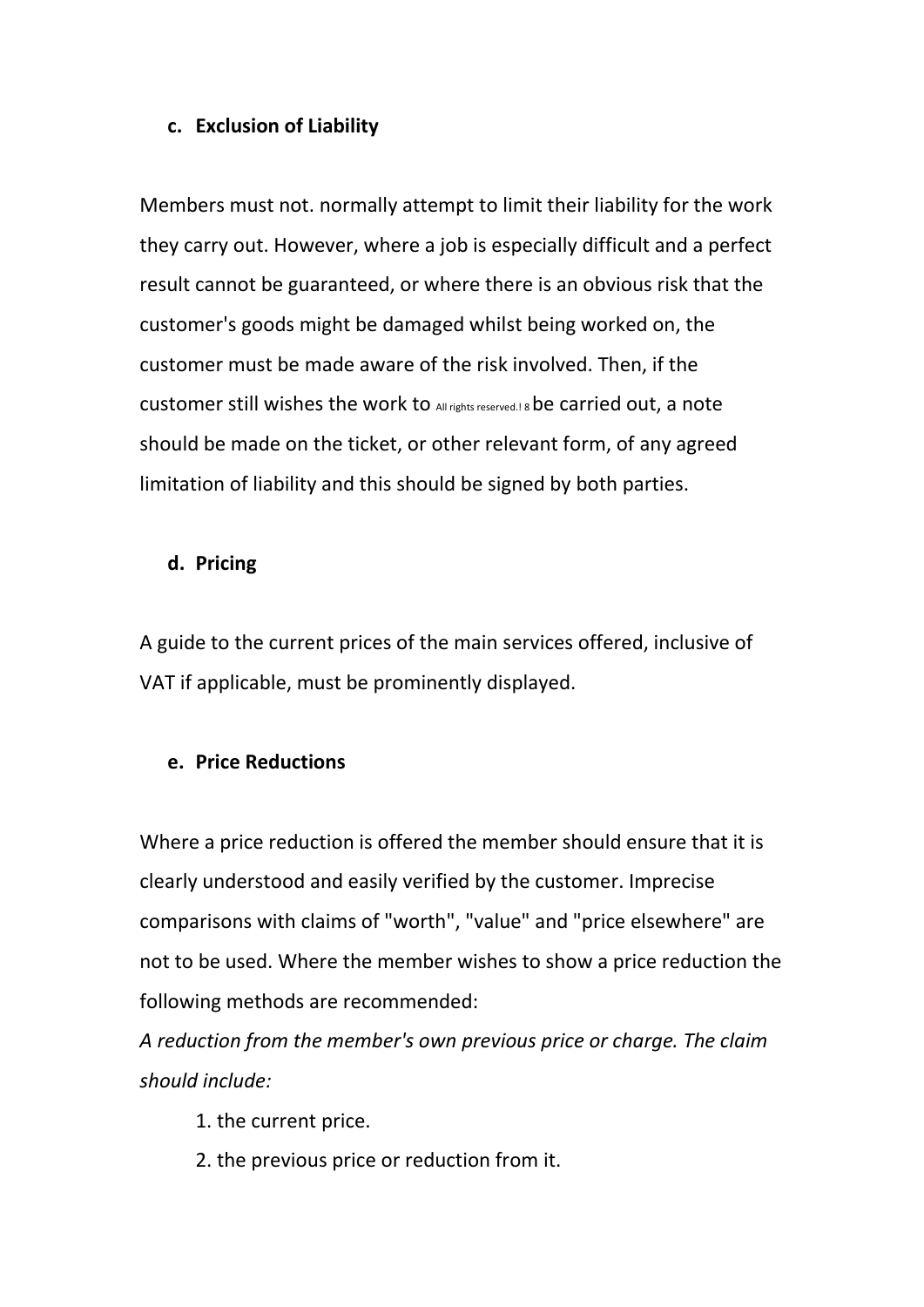3. the nature of the higher price, e.g., "Our Previous Price".

*A reduction from the manufacturer's or supplier's recommended price. The claim should include:*

1. The current price

- 2. The recommended price or reduction from it
- 3. The nature of the higher price, e.g., "Manufacturers Recommended Price".

In making these statements, however, members should at no time attempt to confuse or mislead the customer, or falsely describe any of the goods orservices offered at a discount and must ensure at all times that Part 3 of the Consumer Protection Act 1987 section 20 is followed. Under this legislation an indication that goods were previously offered at a higher price shall be treated, unless the contrary is expressed, that they were so offered within the preceding 6 months for a continuous period of not less than 28 days.

#### **f. Tickets**

Members must issue a ticket showing the agreed cost of the work, and any agreed date and time for collection, for all customers' items left on the premises. The customer must be advised of any subsequent increase in the cost of the job before the work is carried out.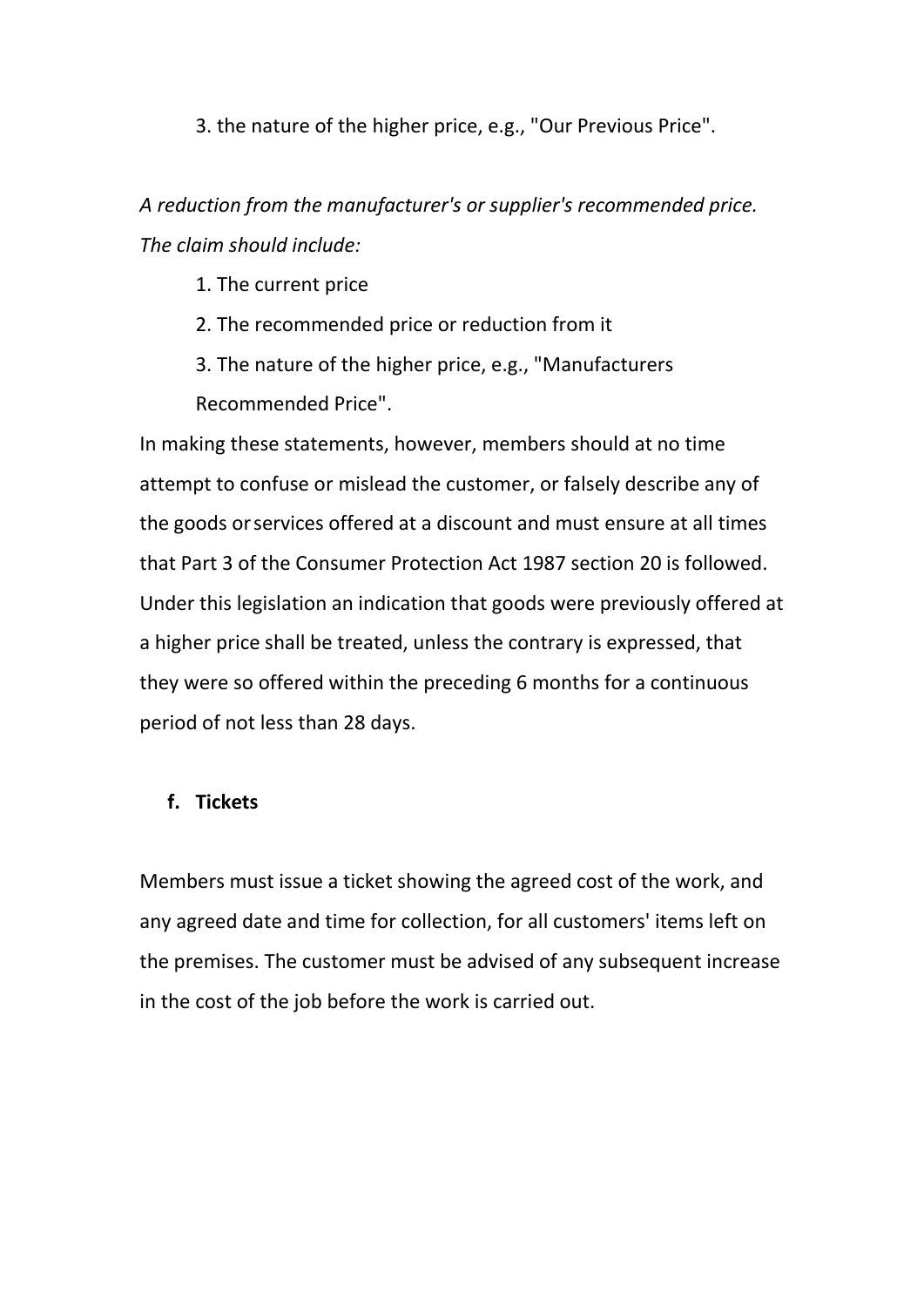#### **g. Pre-payment**

When deposits are paid for goods on order, or pre-payment is made for repairs or other work, the customer will be given a clearly marked receipt, or this will be noted on the job ticket. Payments of this type will be refunded promptly if the member is unable to supply the goods or service, or the customer cancels the order before work has started.

#### **h. Advice**

Members will always be prepared to offer customers relevant advice about the work they want done, in particular about the materials to be used and the subsequent care needed. We appreciate that customers usually have only a limited technical knowledge of the services offered, and members and their staff will be able to give clear, accurate and relevant advice. Every item taken in should be examined carefully and a clear diagnosis given to customers before the repair or service ticket is made out. You should also be made aware of any damage or faults which may exist, and a note of the details should be made on the job ticket and signed by both parties before any work is started.

#### **i. Uncollected Goods'**

Members are required to display a notice stating that any article left for work to be carried out, and not collected within six months\* may be disposed of, and any proceeds from the disposal used to offset the costs incurred. This action can only be taken after all reasonable attempts to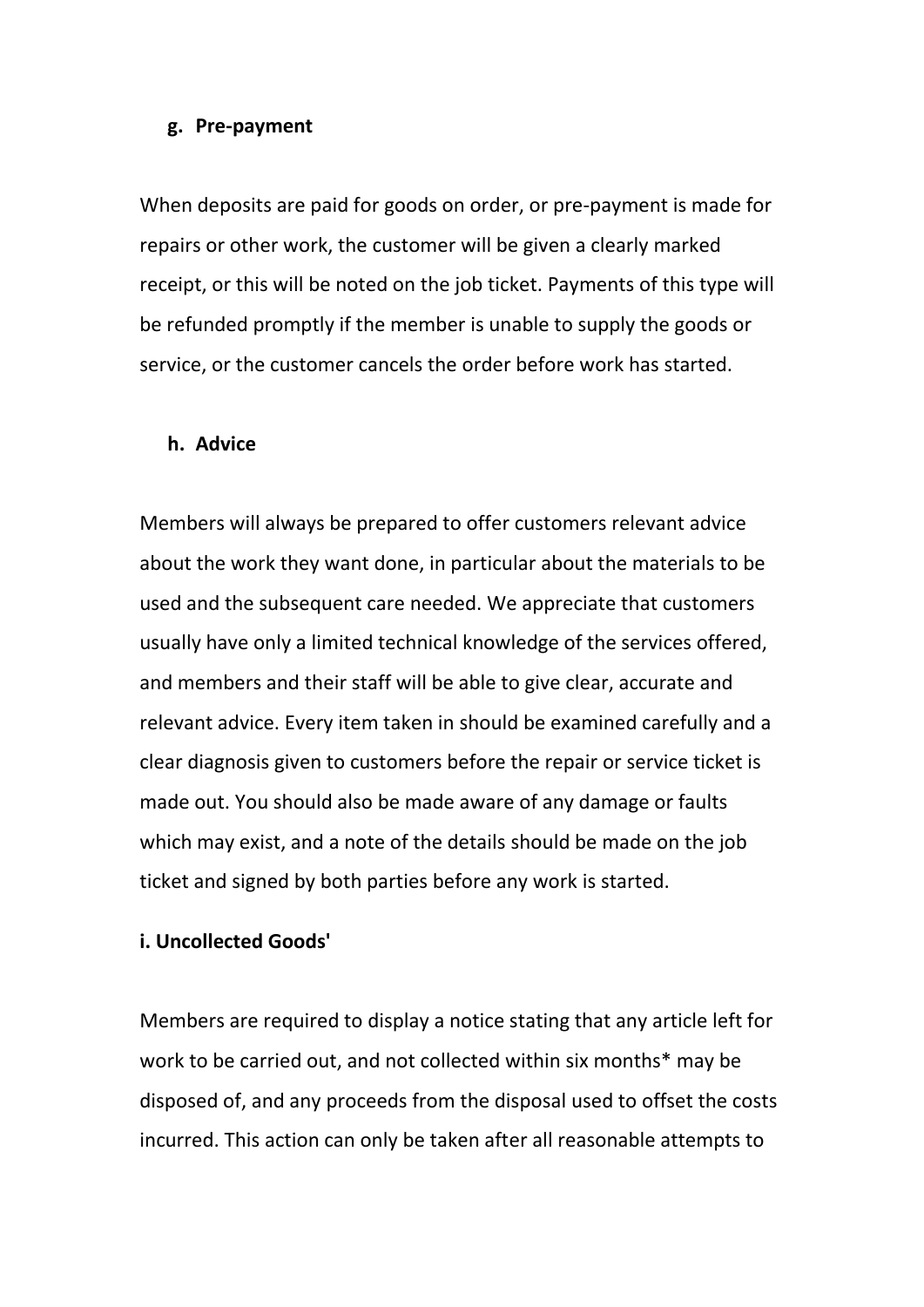contact the customer have been made, so that they can collect their goods and pay the charges involved.

*\*The legal minimum is actually three months, and many of our members retain uncollected goods for a longer period than six months.*

#### **3 MERCHANDISE**

#### **Requirements under the Sale of Goods Act 1979 (as amended):**

Most members sell a range of goods in addition to providing services. The Sale of Goods Act 1979 (as amended) says that:

*- Goods must match any description given to them*

*- Goods must be of satisfactory quality. This means they should meet the*

*standard a reasonable person would regard as satisfactory, taking account of any description of the goods, the price and all other relevant*

*circumstances*

*The quality of goods includes their state and condition. Among others, the following are, in appropriate cases, aspects of the quality of goods:*

*a. fitness for all the purposes for which goods of the kind in question are commonly supplied b. appearance and finish c. freedom from minor defects d. safety e. durability*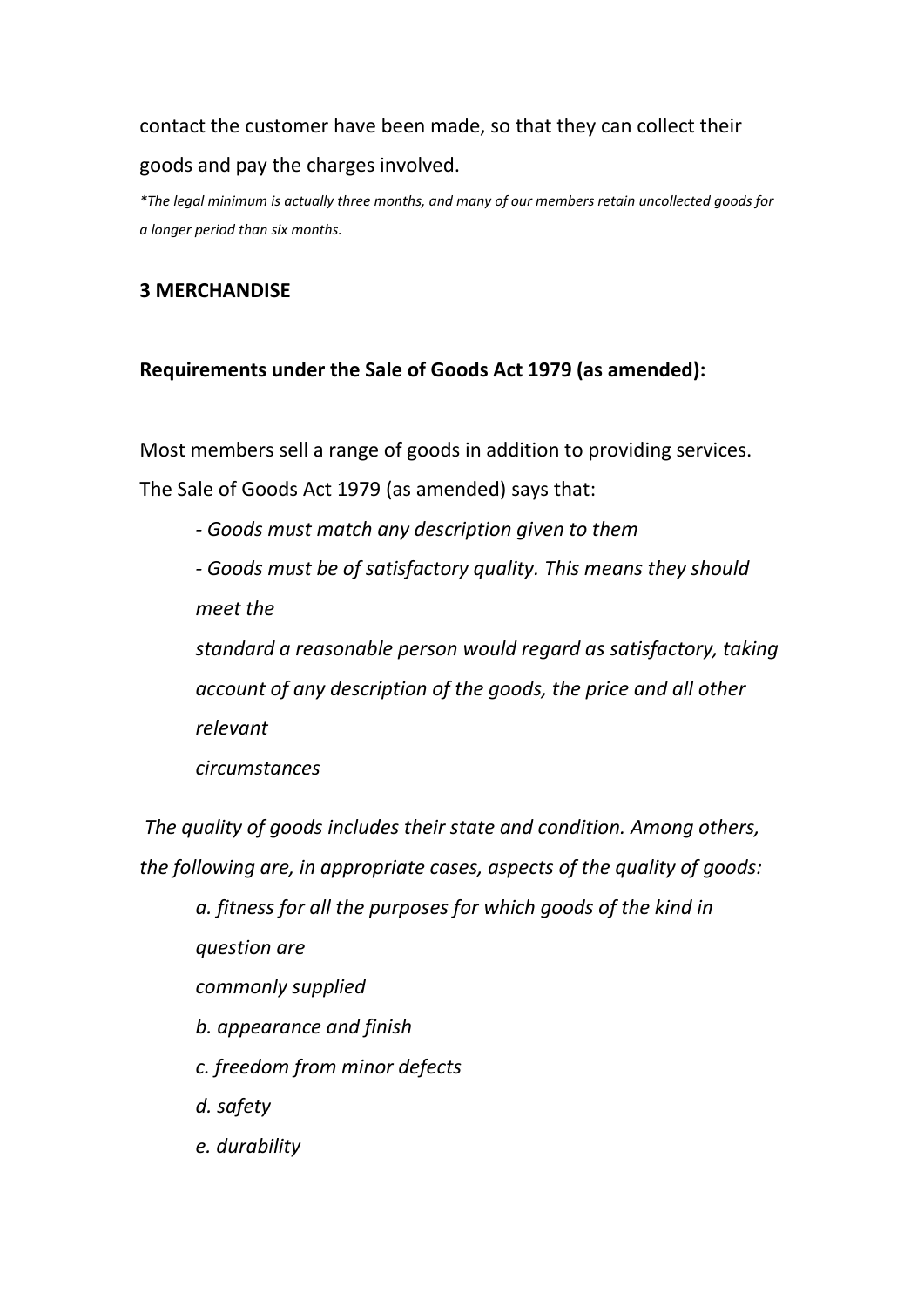*- Goods must be fit for any particular purpose that was made known to the seller, unless the seller disputed their appropriateness for that purpose at the time*

#### **4 DEALING WITH COMPLAINTS**

Badly handled complaints often take on an importance quite out of proportion to the nature of the original dispute. Members must ensure that all complaints are dealt with promptly and politely and, if possible, by a senior member of staff. If the member decides that the customer has not got a justifiable complaint, he must explain politely why he thinks so. If the customer is still not satisfied they should be made fully aware that the MSA, or the Local Trading Standards Office, Consumer Advice Centre, or Citizens' Advice Bureaux (whichever is appropriate) is prepared to help to settle the complaint. In order to ensure maximum co-operation with local consumer protection officials, the member should contact them as soon as possible to discuss the situation.

#### **a. Services**

In the event of work being unsatisfactory as a result of defective materials or poor workmanship, the member should offer to resolve the problem fairly, promptly and free of charge, or to compensate the customer for any reasonable loss suffered.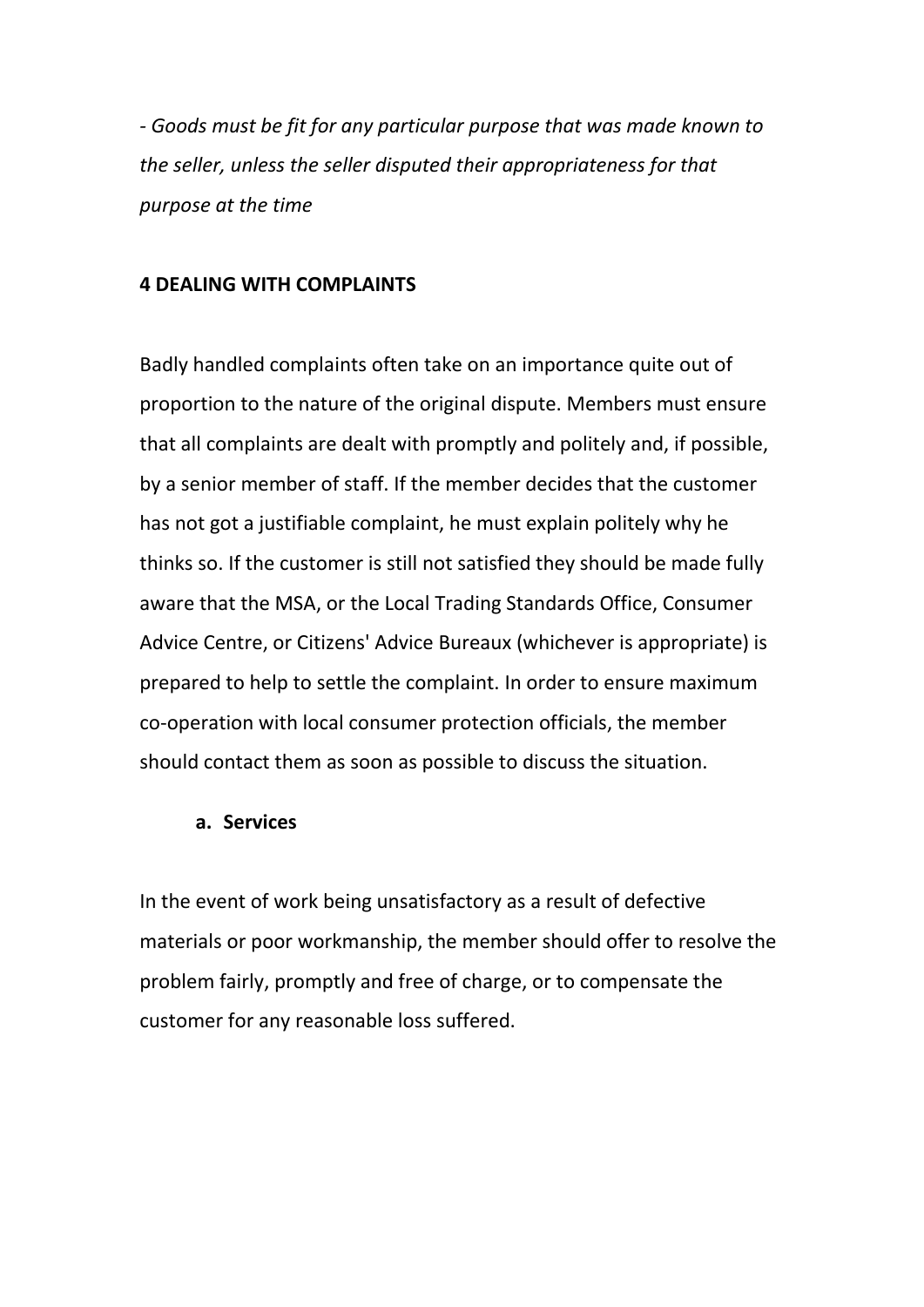#### **b. Merchandise**

If a product that was faulty at the time of sale is returned to the seller, the customer is legally entitled to:

a. **a full refund**, if this is within a reasonable time of the sale ('reasonable time' is not defined in law but is often quite short); or

b. **a reasonable amount of compensation** (or 'damages') equal to the cost of repair It would be for the consumer to prove that the goods were faulty. Alternatively, under the Sale and Supply of Goods to Consumers Regulations 2002, consumers may request the following redress:

a. A repair or replacement. The retailer can decline either of these if he can show that they are disproportionately costly in comparison with the alternative. However, either remedy must also be completed without significant inconvenience to the customer.

b. If neither a repair or replacement is realistically possible, customers can request instead a **partial or full refund**, depending on what is reasonable in the circumstances. It may be the case that a full refund is not reasonable because the customer will have enjoyed some benefit from the goods before the problem appeared. This needs to be taken into account before a reasonable partial refund can be assessed. If customers opt for rights under the Sale and Supply of Goods to Consumer Regulations 2002 then it will be for the retailer to prove the goods, were not faulty at the time of supply. In any event claims in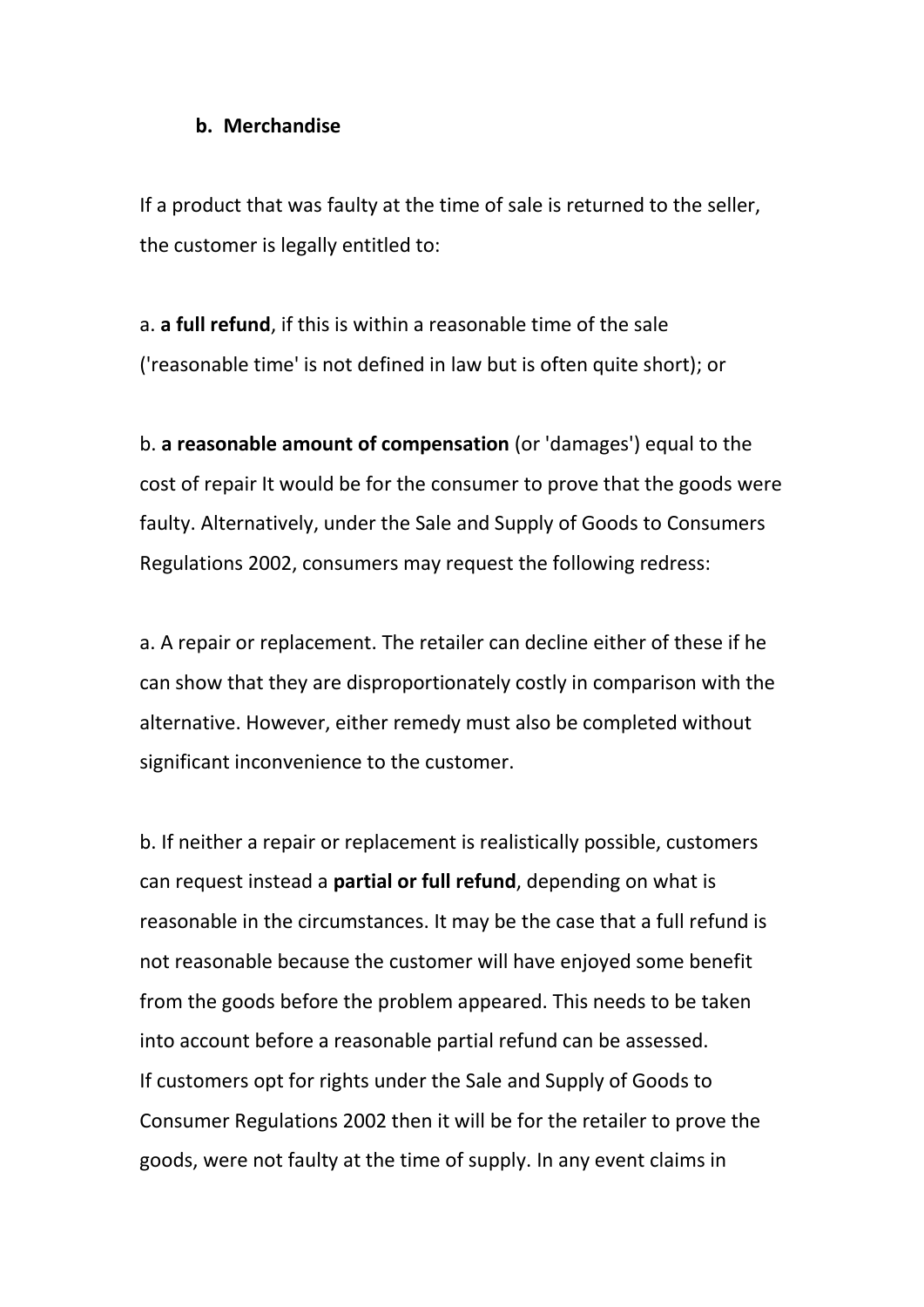respect of faulty goods should be made within six years of sale. This doe's not mean that all goods have to last six years, it is merely a time limit set by legislation for taking an action for unsatisfactory goods.

#### **c. Resolution of Disputes**

Where necessary, the MSA will provide an effective, independent, and lowcost complaints redress system for each aspect of the members' business. In the event of a complaint, customers will be able to request an independent opinion. A form requesting all the details of the complaint will be provided to both the member and the customer involved and both parties will be given the opportunity to read the others comments. There will be a charge for this service. The member will be required to pay £20.00, plus any postage involved. The customer will be required to pay £10.00, but if it is decided that they have a valid complaint this payment will be refunded, and they will be advised what action the member is required to take.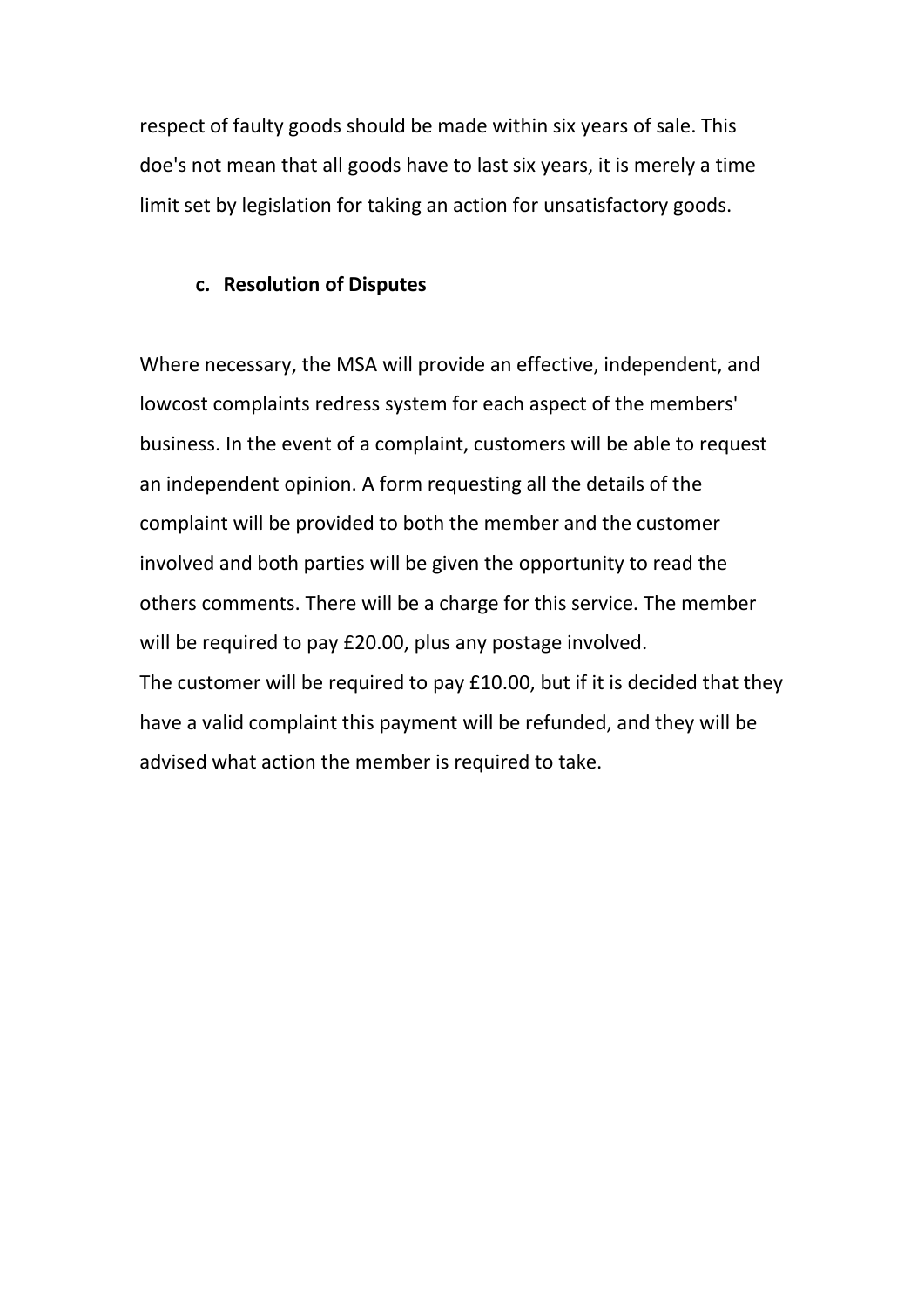All our advertising and display material will comply with the letter and spirit of current legislation, and with the British Code of Advertising, Sales Promotion & Direct marketing. All our advertising will be clear, truthful and accurate.

We will display a guide to the current prices of the main service we offer.

We will provide every customer with a ticket for goods left on the premises, showing the cost of the service requested and, whenever possible, the estimated date for collection.

We will make every effort to ensure we provide best advice and workmanship.

We will not restrict our legal obligations to our customers.

In the event of work being unsatisfactory as a result of the use of defective materials or poor workmanship, we will correct the problem fairly, promptly and free of charge, or offer fair compensation.

In the event of a complaint, we will make every effort to resolve the problem promptly and politely.

In the case of an unresolved complaint, we will provide full details of the Association's independent complaints procedure and will abide by the outcome of any investigation, and of any ruling made, by the MSA.

We will co-operate fully with consumer protection organisations such as Trading Standards Departments, Citizens' Advice Bureaux and Consumer Advice Centres. All enquires relating to this code should be addressed to: The Chief Executive, Society of Master Shoe Repairers, Email: [info@somsr.com](mailto:info@somsr.com) [www.somsr.com](http://www.somsr.com/)

The Society of Master Shoe Repairers will monitor and enforce compliance with this code and will produce an annual report on the Code's operation and its effectiveness. Full copies of the code are available free of charge from the above address or by phoning 01400 281298, and can also be downloaded a[t www.somsr.com](http://www.somsr.com/)

The main points of the Code are shown below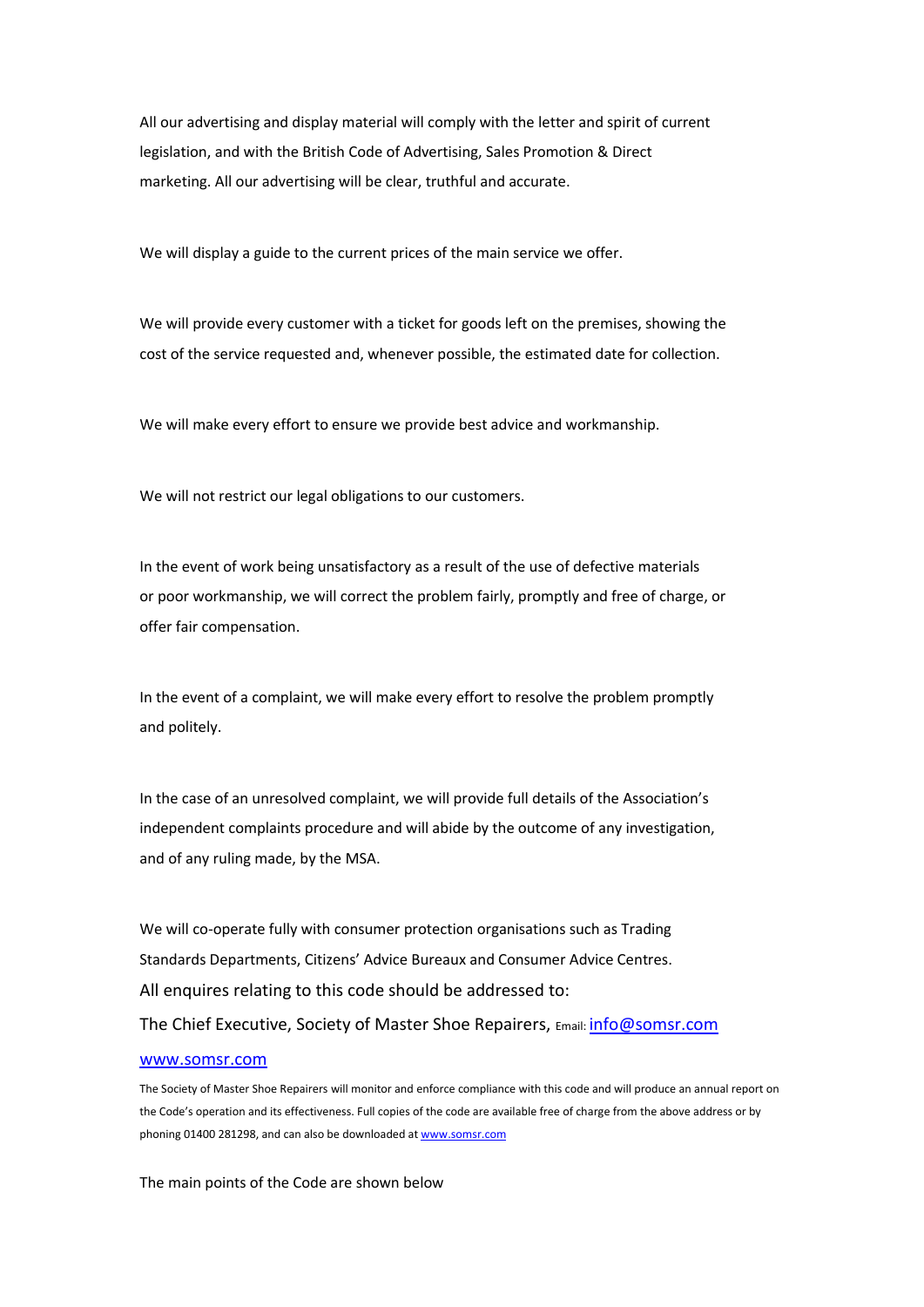# The Multi Service Association

## Code of Practice

**Members of the MultiService Association believe in giving their customers a fair deal and value for money. As a condition of their membership, all members fully comply with the terms of our Code of Practice for Customer Care. The code was originally produced in consultation with the Office of Fair Trading and has since been updated and improved in accordance with new OFT guidelines.**

#### **GETTING THE MOST BENEFIT FROM THE CODE**

Members should inform all members of their staff of the Policy regarding service to customers, and should also establish quite clearly in everyone's mind that personal effort by each member of staff to improve the way they serve customers will result in increased sales. The customer will benefit through a better service and the business will benefit through having increased numbers of satisfied regular customers.

The operation of the Code of Practice must involve every member of staff, because everyone in a members shop has an important part to play in the service provided. Members should therefore ensure that all their staff has a clear understanding of:

- 1. Policy Statement
- a. Purpose of the code
- b. What information customers should have
- c. How the code will be monitored
- 2. Advertising
- a. Clear, truthful and accurate
- 3. Services
- a. Material used
- b. Unsuitable or uneconomical repairs
- c. Exclusion of liability
- d. Pricing
- e. Price reductions
- f. Tickets
- g. Advice
- h. Customers uncollected goods
- 4. Merchandise
- a. Sale of Goods Act 1979
- 5. Complaints
- a. Services
- b. Merchandise
- c. Sale of Goods to Consumers Regulations 2002
- d. Why resolving complaints is important
- e. Resolution of disputes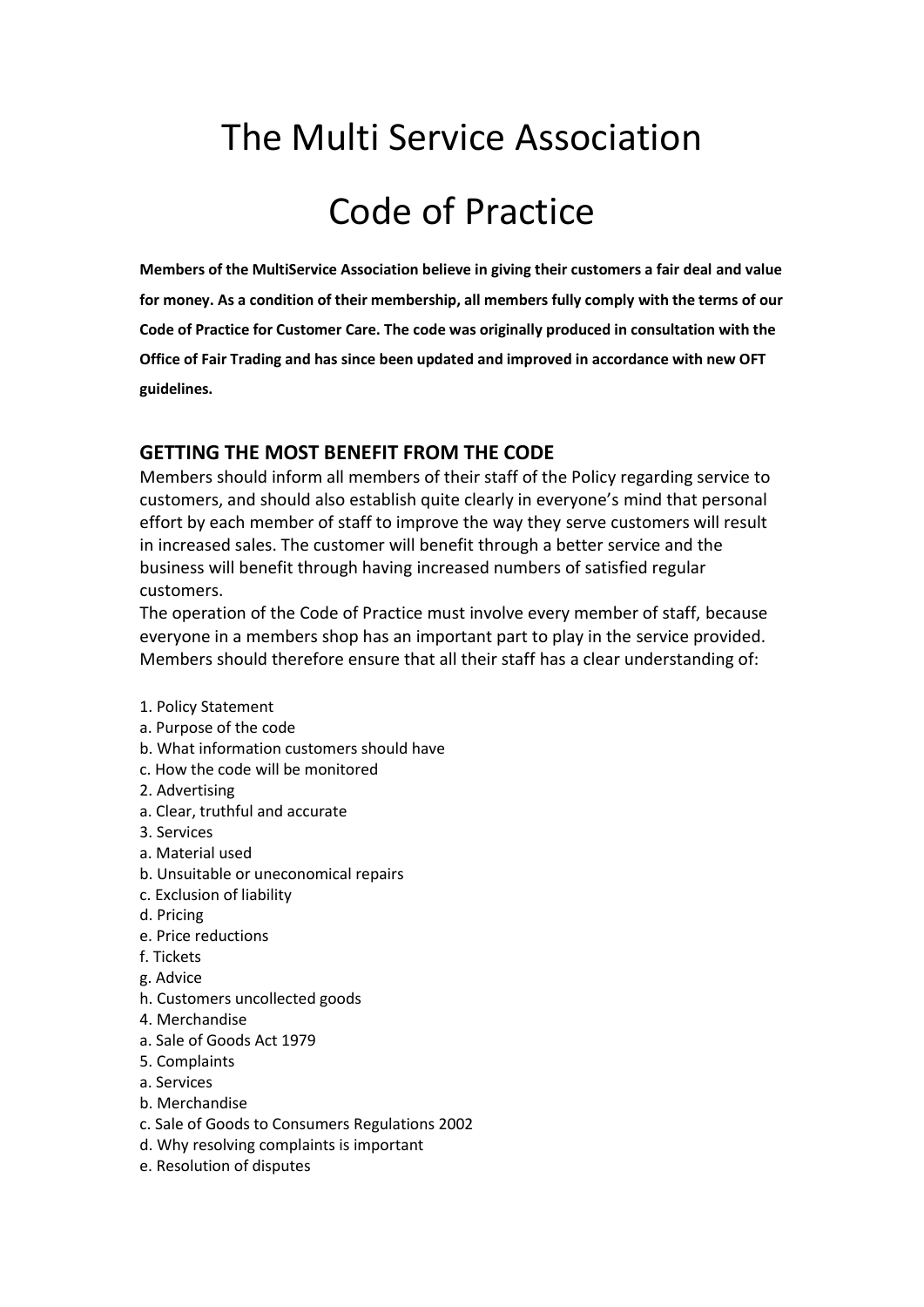

# **The Society of Master Shoe Repairers Code of Practice**

Members of the Society of Master Shoe Repairers believe in giving their customers a fair deal and value for money. As a condition of their membership, all members fully comply with the terms of our Code of Practice for Customer Care. The code was originally produced in consultation with the Office of Fair Trading and has since been updated and improved in accordance with new OFT guidelines.

The main points of the Code are shown below

All our advertising and display material will comply with the letter and spirit of current legislation. and with the British Code of Advertising, Sales Promotion & Direct marketing. All our advertising will be clear, truthful and accurate.

We will display a quide to the current prices of the main service we offer.

We will provide every customer with a ticket for goods left on the premises, showing the cost of the service requested and, whenever possible, the estimated date for collection.

We will make every effort to ensure we provide best advice and workmanship.

We will not restrict our legal obligations to our customers.

In the event of work being unsatisfactory as a result of the use of defective materials or poor workmanship, we will correct the problem fairly, promptly and free of charge, or offer fair compensation.

In the event of a complaint, we will make every effort to resolve the problem promptly and politely.

In the case of an unresolved complaint, we will provide full details of the Association's independent complaints procedure and will abide by the outcome of any investigation, and of any ruling made, by the MSA.

We will co-operate fully with consumer protection organisations such as Trading Standards Departments, Citizens' Advice Bureaux and Consumer Advice Centres.

For more information please contact The Society of Master Shoe Repairers

Email: Info@somsr.com Web: www.somsr.com

The Society of Master Shoe Repairers will monitor and enforce compilance with this code and will produce an annual report on the Code's operation and its effectiveness. Full copies of the code can also be downloaded at www.somsr.com